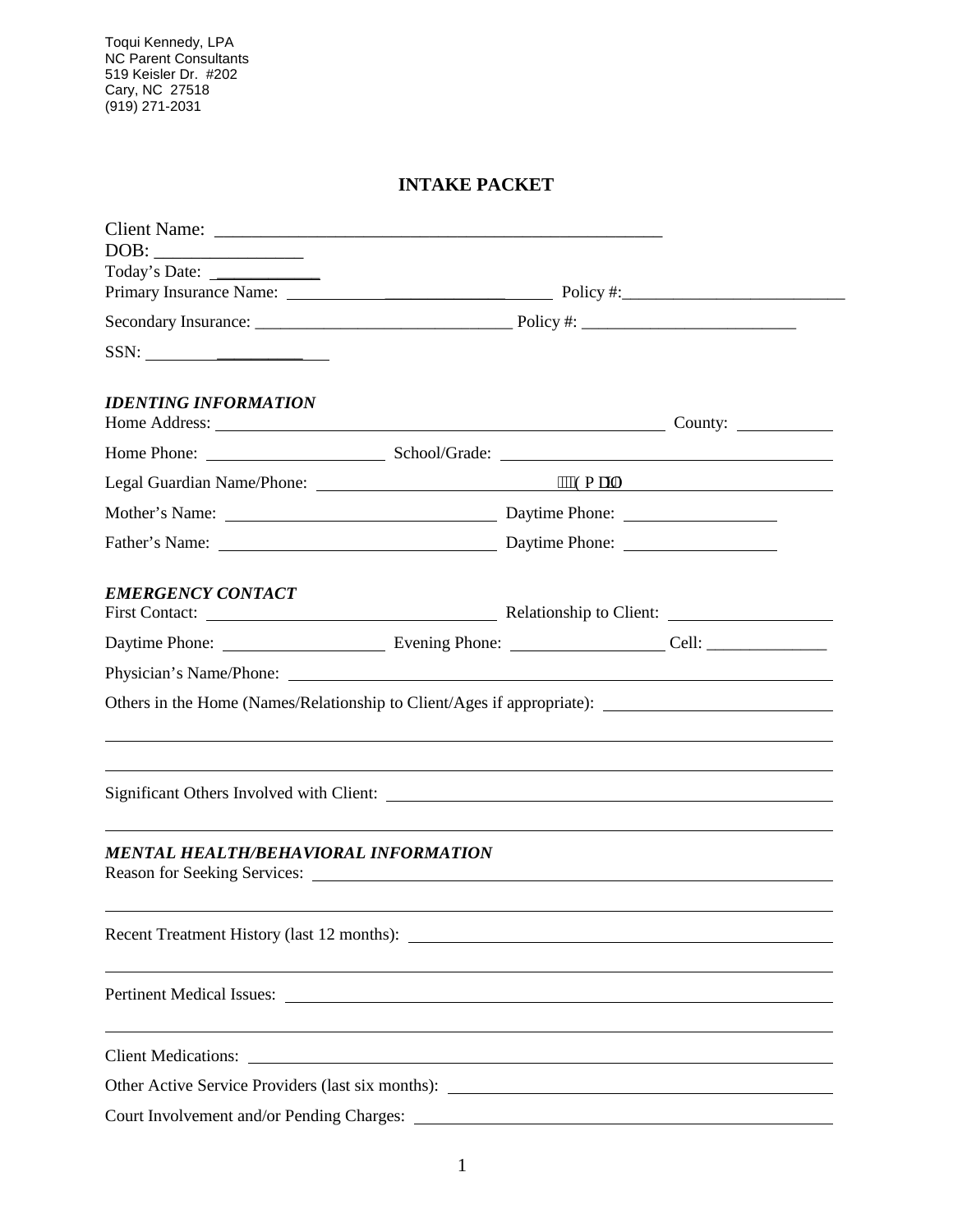$\overline{a}$ 

## *CONSENTS/RIGHTS INFORMATION*

## **I. Consent for Treatment**

I hereby give my consent for **Toqui Kennedy** to provide mental health services to me/my child. I have been informed of the scope and purpose of the service, and understand that I may withdraw my consent at any time. I understand I may also refuse any services offered at any time.

Client/Parent/Guardian: Date:

## **II. Financial Release**

I understand that **Toqui Kennedy** may use confidential information about me to bill and be paid for services. I hereby consent for **Toqui Kennedy** to release information to the billing agent, **Integrity Support Services** and its contracted clearinghouse, and/or to the funding source, and for the funding source to release information to **Toqui Kennedy** and **Integrity Support Services** for this purpose.

| Client/Parent/Guardian: | Date: |
|-------------------------|-------|
|-------------------------|-------|

## **III. Permission to Transport**

I hereby grant permission for **Toqui Kennedy**, to provide transportation to my child, and agree to hold **Toqui Kennedy** harmless for any accident/injury that results from the provision of transportation.

Client/Parent/Guardian: Date:

## **IV. Permission to Seek Emergency Medical Care**

I hereby give consent for **Toqui Kennedy**, to seek and sign consent for emergency medical care in the event that I am unable to do so for myself. It is understood that **Toqui Kennedy** will attempt to locate me, or another legally responsible adult, as quickly as is possible in the emergency situation.

Client/Parent/Guardian: Date: Date: Date: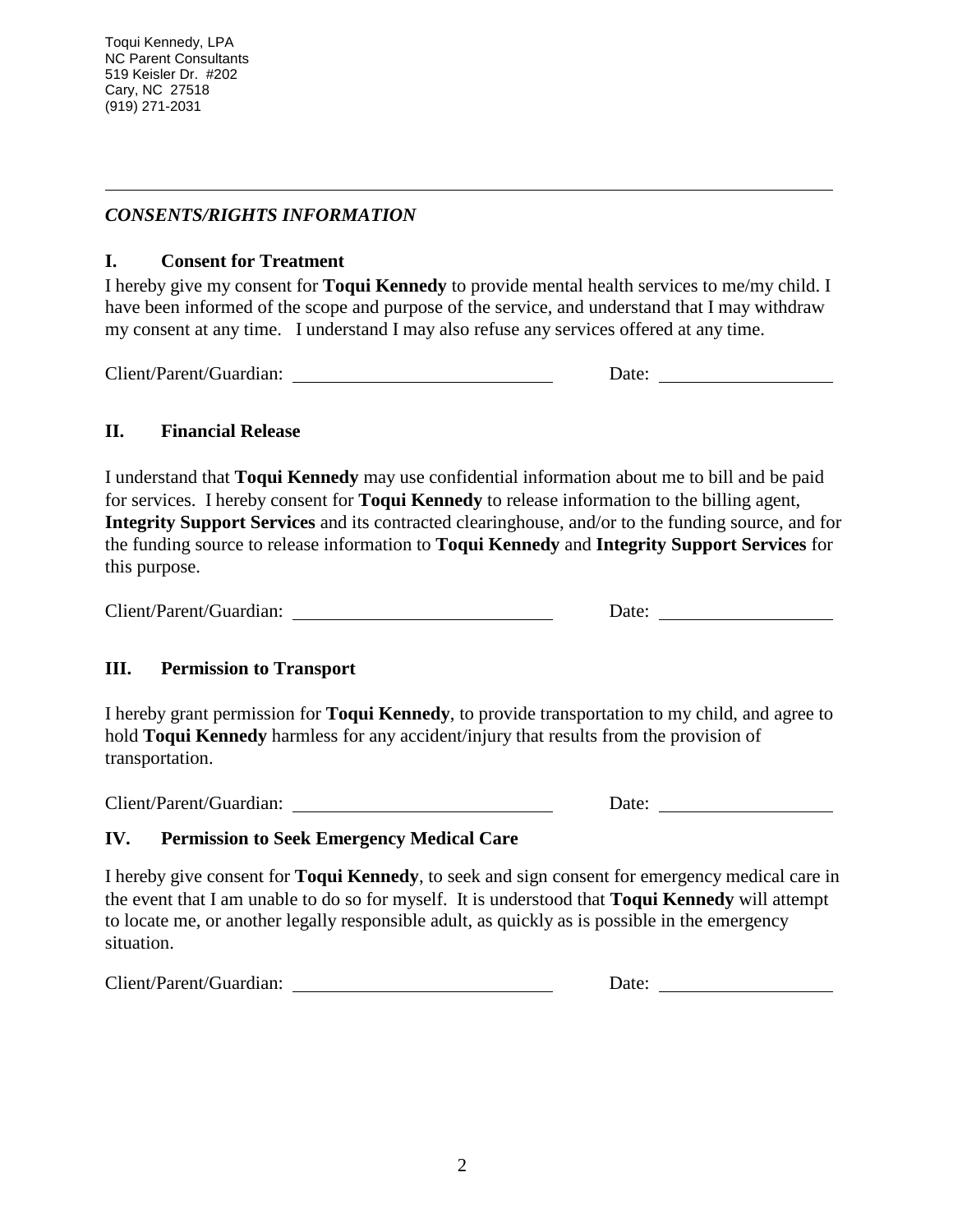Toqui Kennedy, LPA NC Parent Consultants 519 Keisler Dr. #202 Cary, NC 27518 (919) 271-2031

### **V. Client Rights/Grievance Policies (See Handout)**

I have received and had explained to me the Client Rights handout. **Toqui Kennedy** gave me this handout and verbally explained my rights as a client.

Client/Parent/Guardian: Date:

### **VI. Privacy Rights (See Handout)**

I have received and had explained to me the Privacy Rights handout. **Toqui Kennedy** gave me this handout and verbally explained my rights concerning the privacy of information as a client. I understand these rights are designed to protect my privacy.

Client/Parent/Guardian: Date:

I understand that one of my rights is to be able to choose how I am contacted. I *do/do not (please circle one)* give permission for **Toqui Kennedy** to contact me at work. Furthermore, I *do/do not (please circle one)* give permission for **Toqui Kennedy** to leave voice messages for me at *home/work/both/neither (please circle one).*

| Client/Parent/Guardian: | Jate |  |
|-------------------------|------|--|
|-------------------------|------|--|

I, **Toqui Kennedy**, have explained and provided copies of the following: Client Rights/Grievance Procedure Handout; the Privacy Rights Handout; and the Service Description to the Client/Parent/Guardian of the client to be served.

| Signature: | Date: |  |
|------------|-------|--|
|            |       |  |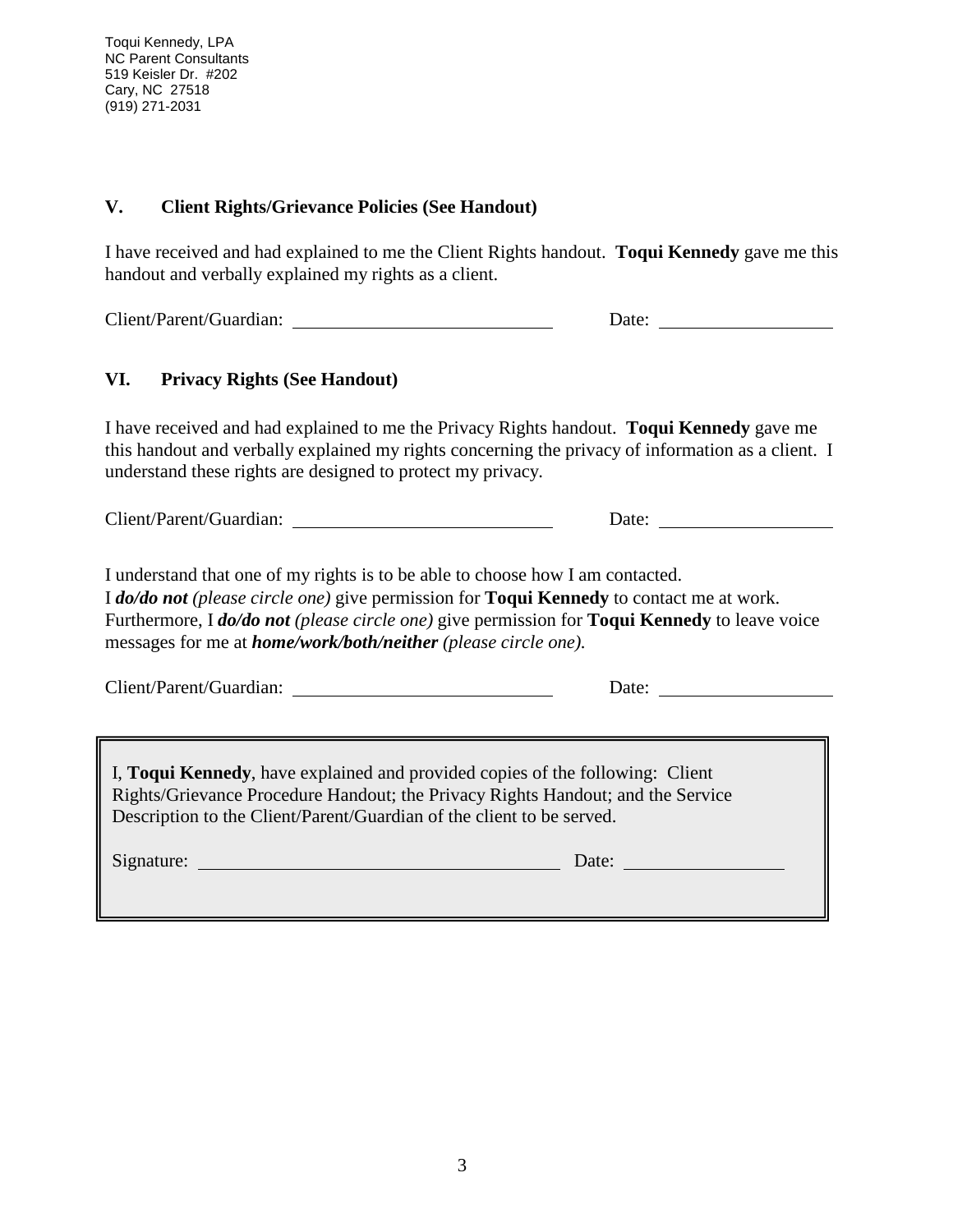# Toqui Kennedy, Psychologist

519 Keisler Drive Suite 202 Cary, NC 27518

# **FEE AGREEMENT AND FINANCIAL POLICY**

Thank you for choosing Toqui Kennedy, Psychologist. Please review this Fee Agreement and Financial Policy (the "Agreement and Policy"), which describes our schedule of fees for services, charges not covered by insurance, and additional fees. Please be sure you understand the policies regarding cancellations and missed appointments, methods of payment, insurance reimbursement, and past due accounts. If you have any questions about anything, **please ask your provider prior to signing this Agreement and Policy**.

**Our service rates and corresponding health insurance billing codes (numbers starting with '90' refer to mental health services)**

this is not a comprehensive list and reflects the most common services provided by our staff. Additional codes may be used by your provider as deemed appropriate.

- 90791 Initial Consultation Individual (50-60 min.) \$185.00
- 90837 Individual Therapy (60 min.) \$150.00
- 90834 Brief Individual Therapy (45 min.) \$125.00
- 90832 Brief Individual Therapy (30 min.) \$95.00
- 90847 Couples Therapy\* (60 min.) \$165.00

### **CHARGES NOT COVERED BY INSURANCE**

- Medical Records Requests \$15.00 per request
- Case Management\* \$150.00 (pro-rated per 15 min.)

*\*Case Management includes indirect services I provide outside our session times such as writing letters, consultations made at your request (for which a written authorization for disclosure of confidential information is required), coordinating adjunct and Court Advocacy services, and completing forms or reports. On occasion you may request that I testify or be present in court proceedings on your behalf of subpoena from the court the time billed will begin from our arrival at the courthouse to completion of testimony.* 

• Phone Consultations (11-60 min.) \$130.00 (pro-rated per 15 min.)

### **ADDITIONAL FEES**

- Late cancellations/Missed Appointment fewer than 24 hrs. prior to appointment \$125.00
- Non-sufficient funds (bounced) check \$25.00
- Past-due accounts over 30 days \$25.00 per month
- Checks returned due to insufficient funds will incur a fee of \$45.00

#### **PAYMENT**

You will be expected to pay for either each session in full, or your insurance co-payment at the time of services provided under the *Outpatient Services Agreement*, which will be given to you along with this Agreement and Policy and our *Notice of Privacy Practices*. Accepted methods of payment are cash, check, or credit cards. Checks should be made payable to *Toqui Kennedy.*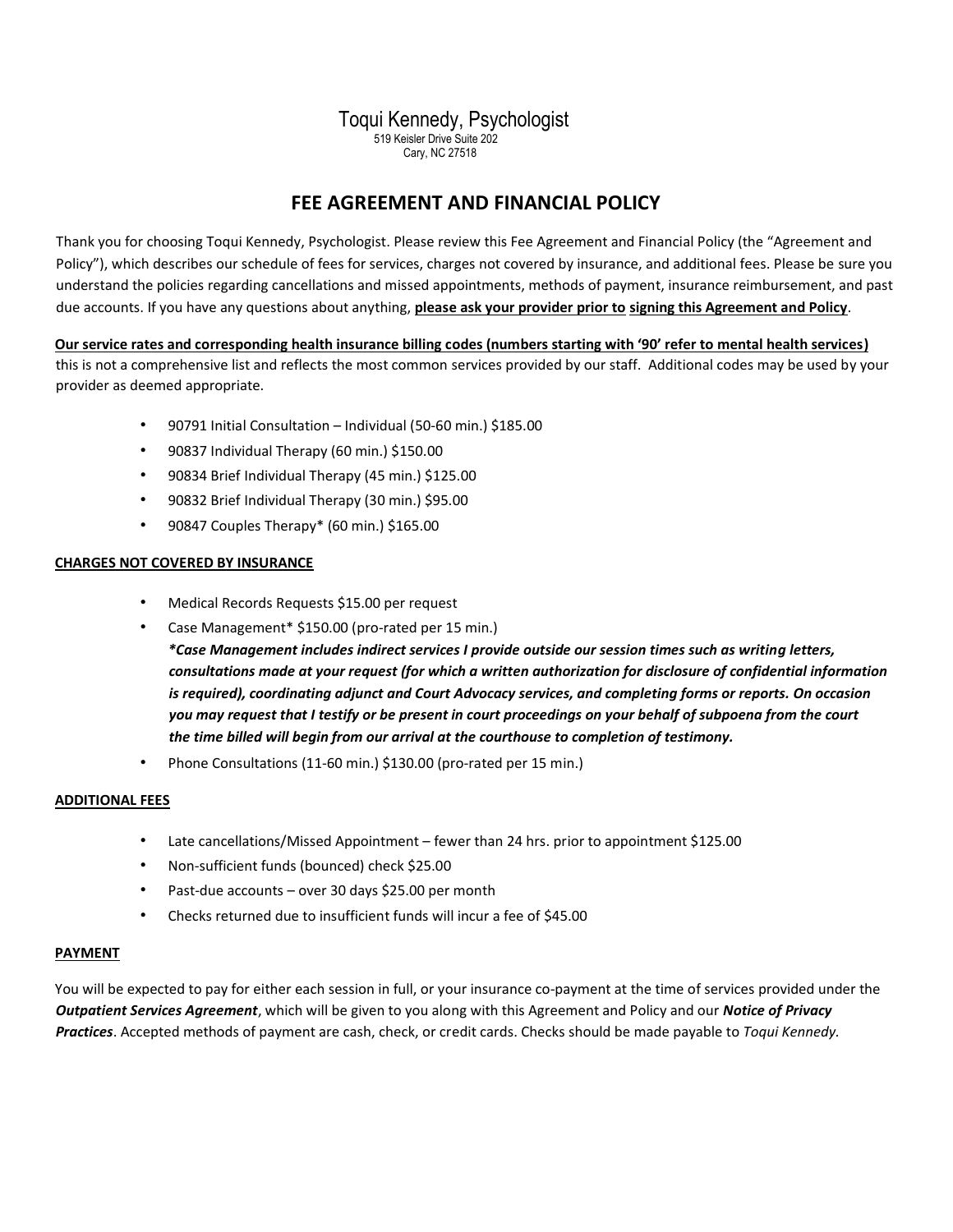### **INSURANCE REIMBURSEMENT**

Toqui Kennedy MA, LPA accepts and process insurance payments through a variety of insurance providers and Employee assistance plans. If you are using insurance or Employee assistance provider to pay for our services, then we will:

(1) Expect and accept payment of your copayment amount at the time of service;

(2) File your claim with the insurance provider

(3) Receive payment from your insurance provider

### 4. *Expect that you will pay your portion due of copay, co-insurance, deductible, or fee difference at the time of your appointment.*

### **PLEASE NOTE**

*Toqui Kennedy MA, LPA files insurance as a courtesy to you, and that you (not your insurance company) are ultimately responsible for your bill.* If you insurance company denies a claim filed on your behalf, then you are responsible to pay Toqui Kennedy MA, LPA for the difference between the standard rate and the amount previously paid as copay.

I agree to (1) allow Toqui Kennedy MA, LPA to bill my insurance directly for services provided under the Outpatient Services Agreement; (2) Toqui Kennedy MA, LPA permission to release any information the insurance company may require in order to process payment; appoint Toqui Kennedy MA, LPA as my authorized representative to act for me in obtaining payment; (3) assign all of my rights to claims and payment by my insurance to Toqui Kennedy MA, LPA; and (4) agree to assist with the claims process as required by Toqui Kennedy MA, LPA or my insurance provider. I understand that if my insurance plan requires that I meet a deductible amount prior to coverage by insurance, I will be responsible for the full session fee until the required deductible amount has been met. I acknowledge that not all issues, conditions, and problems dealt with in psychotherapy are reimbursed by insurance companies.

#### **Patient name (printed)**

**Patient /Guardian signature:\_**\_\_\_\_\_\_\_\_\_\_\_\_\_\_\_\_\_\_\_\_\_\_\_\_\_\_\_\_\_\_\_\_\_\_\_\_\_\_\_\_\_\_\_\_\_\_\_\_\_\_\_\_\_\_\_\_\_\_\_\_\_\_\_\_\_\_\_\_\_\_

**Private/Self-Payment for Services** 

**I will self-pay for services with Toqui Kennedy MA, LPA. I agree to the fee schedule in this document. I understand that payment for services is due at the time services are provided.** 

**Patient name (printed)\_**\_\_\_\_\_\_\_\_\_\_\_\_\_\_\_\_\_\_\_\_\_\_\_\_\_\_\_\_\_\_\_\_\_\_\_\_\_\_\_\_\_\_\_\_\_\_\_\_\_\_\_\_\_\_\_\_\_\_\_\_\_\_\_\_\_\_\_\_\_\_\_\_\_\_\_

**Patient /Guardian signature:\_**\_\_\_\_\_\_\_\_\_\_\_\_\_\_\_\_\_\_\_\_\_\_\_\_\_\_\_\_\_\_\_\_\_\_\_\_\_\_\_\_\_\_\_\_\_\_\_\_\_\_\_\_\_\_\_\_\_\_\_\_\_\_\_\_\_\_\_\_\_\_